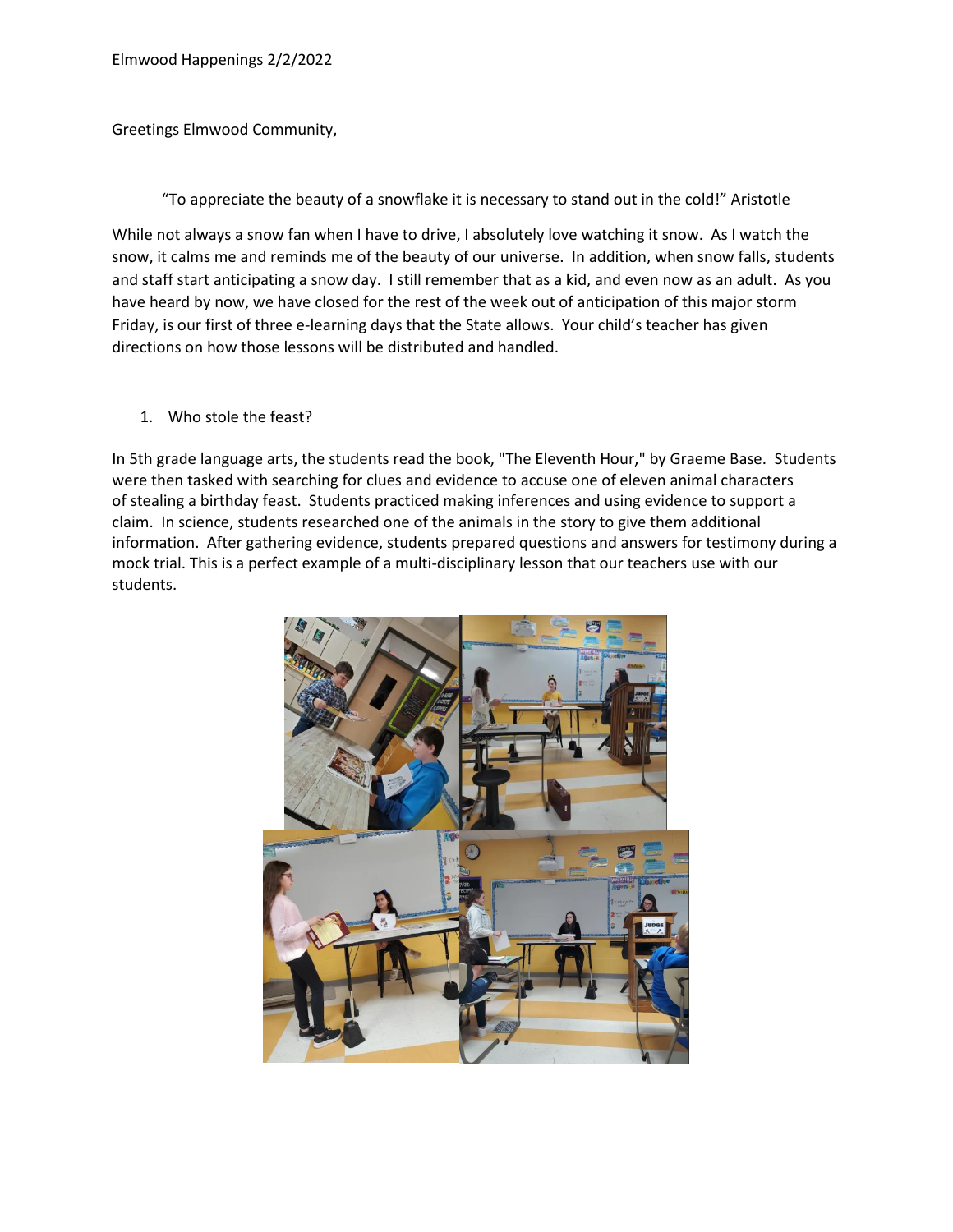- 2. This is from last week, and included as a reminder: The National Honor Society is hosting an American Red Cross blood drive on Wednesday, February 16<sup>th</sup> here at school from 8 AM until 1 PM. The registration link to be a donor is: [https://www.redcrossblood.org/give.html/drive](https://www.redcrossblood.org/give.html/drive-results?zipSponsor=ELMWOODHS)[results?zipSponsor=ELMWOODHS](https://www.redcrossblood.org/give.html/drive-results?zipSponsor=ELMWOODHS)
- 3. I was given the following picture dealing with an Elmwood Graduate and his life in our wonderful Military. Donald Hoffman is a 2014 graduate of Elmwood High School and is a member of our Air Force. His current duty station is in Alaska. I love showing our graduates in action. Please share the good things our graduates are doing, and I will do my best to include them in future editions.



4. Last week was Homecoming Week here at Elmwood. During the week, we had spirit week, which is where each day had a theme and the students competed for bragging rights as they dressed up for that theme. Every building got into the fun and dressed up for spirit week. The week ended with a pep assembly to get everyone fired up for the boys' basketball game that night. During the game, the crowning of the Homecoming King and Queen along with their court was revealed during half time of the game. After the game was over, the high school students had a homecoming dance to wrap up this fun, student-based week. Students at all grade levels showed their spirit and represented the Royals with pride.